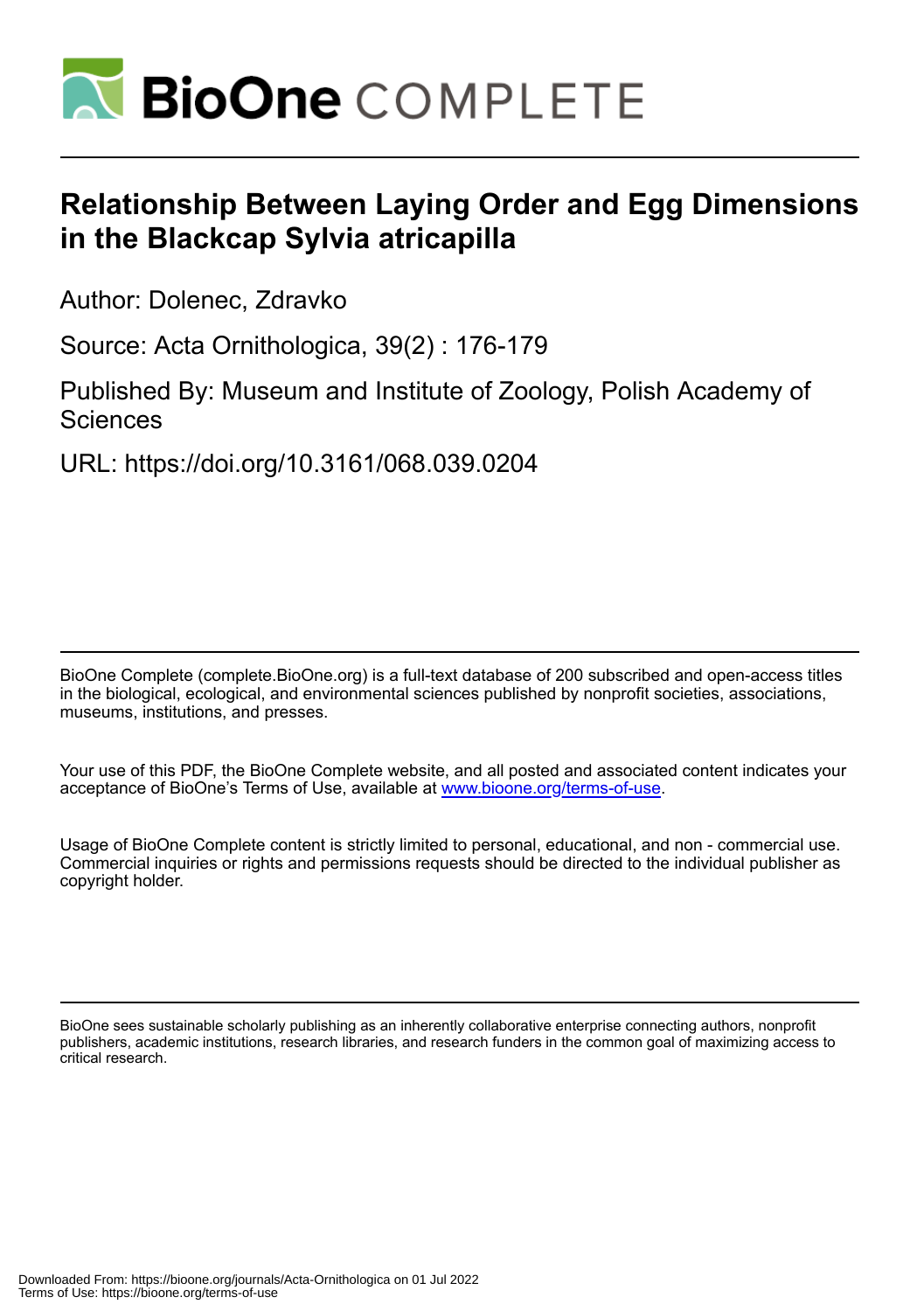## **Relationship between laying order and egg dimensions in the Blackcap** *Sylvia atricapilla*

### Zdravko DOLENEC

Department of Zoology, Faculty of Science, University of Zagreb, Rooseveltov trg 6, HR-10000 Zagreb, CROATIA, e-mail: dolenec@zg.biol.pmf.hr

**Dolenec Z. 2004. Relationship between laying order and egg dimensions in the Blackcap** *Sylvia atricapilla***. Acta Ornithol. 39: 176–179.**

**Abstract.** This study analyzes the influence of egg laying order on egg dimensions (especially on egg volume) and on the size of the last egg laid in a Blackcap clutch. The research was carried out in deciduous woodland in NW Croatia during 2002 and 2004. The analyses covered only clutches with five eggs (the dominant size of the first clutch in the study area), where the first eggs were laid on the same day (5 May 2002 and 11 May 2004). The present study suggests that the Blackcap may employ a strategy of increasing the egg volume of each successive egg laid, which may reduce size hierarchy between nestlings and prevent competition between them.

**Key words:** Blackcap, *Sylvia atricapilla*, egg dimensions, egg volume, laying order

Received — June 2004, accepted — Sept. 2004

#### INTRODUCTION

 The question of how an organism allocates resources to diverse traits is becoming a central issue in life history analyses (Cichoń 1997). Attention has recently been focused on egg size variation (weight, or index volume derived from the length and breadth of eggs) as one of several mechanisms that regulate brood size (e.g. Haftorn 1986). Nestling hatched from larger eggs grow faster, achieve higher fledgling mass, or have higher survival rates (e.g. Schifferli 1973, Hegyi 1996, Amat et al. 2001). Many bird species show significant egg size variation with laying sequence and hatch their clutches asynchronously (Hebb 1994). For example, egg size decreases with the laying order in some bird species (e.g. Bancroft 1984, Rofstadt & Sandvik 1985), but it increases in other (e.g. Murphy 1994, Enemar & Arheimer 1999), whereas in some species the laying order has no influence at all on egg size (e.g. Bańbura & Zieliński 1995, Dolenec 2002). Hatching asynchrony is a result of starting of incubation before egg laying is complete. Hatching asynchrony producing a competitive difference

latter may be sacrificed if food is insufficient to feed adequately the whole brood (e.g. O'Connor 1978, Magrath 1990). Trends for eggs to become larger or smaller during the order of laying, would mitigate or accelerate the disadvantages suffered by late-hatched young. Slagsvold et al. (1984) analyzed intra-clutch variation in egg size in 67 bird species and identified two strategies: birds which lay relatively larger final eggs are adopting the "brood survival strategy" (the last nesting is capable of rivalry with its older siblings), whereas birds which lay relatively small final eggs are adjusting to the "brood reduction strategy" (the last nestling will be sacrificed in the event of food shortage).

This study has two tasks. First, to investigate the influence of laying order on egg dimensions. Second, to calculate the deviation of the final egg from mean referred here as % D (according to Slagsvold et al. 1984).

#### STUDY AREA AND METHODS

between early- and late-hatched young so that the *2027* agorje region in NW Croatia (45°58´–46°10´N,<br>Downloaded From: https://bioone.org/journals/Acta-Ornithologica on 01 Jul 2027 agorje region in NW Croatia (45°58´–46°10 The study was conducted in Hrvatsko Terms of Use: https://bioone.org/terms-of-use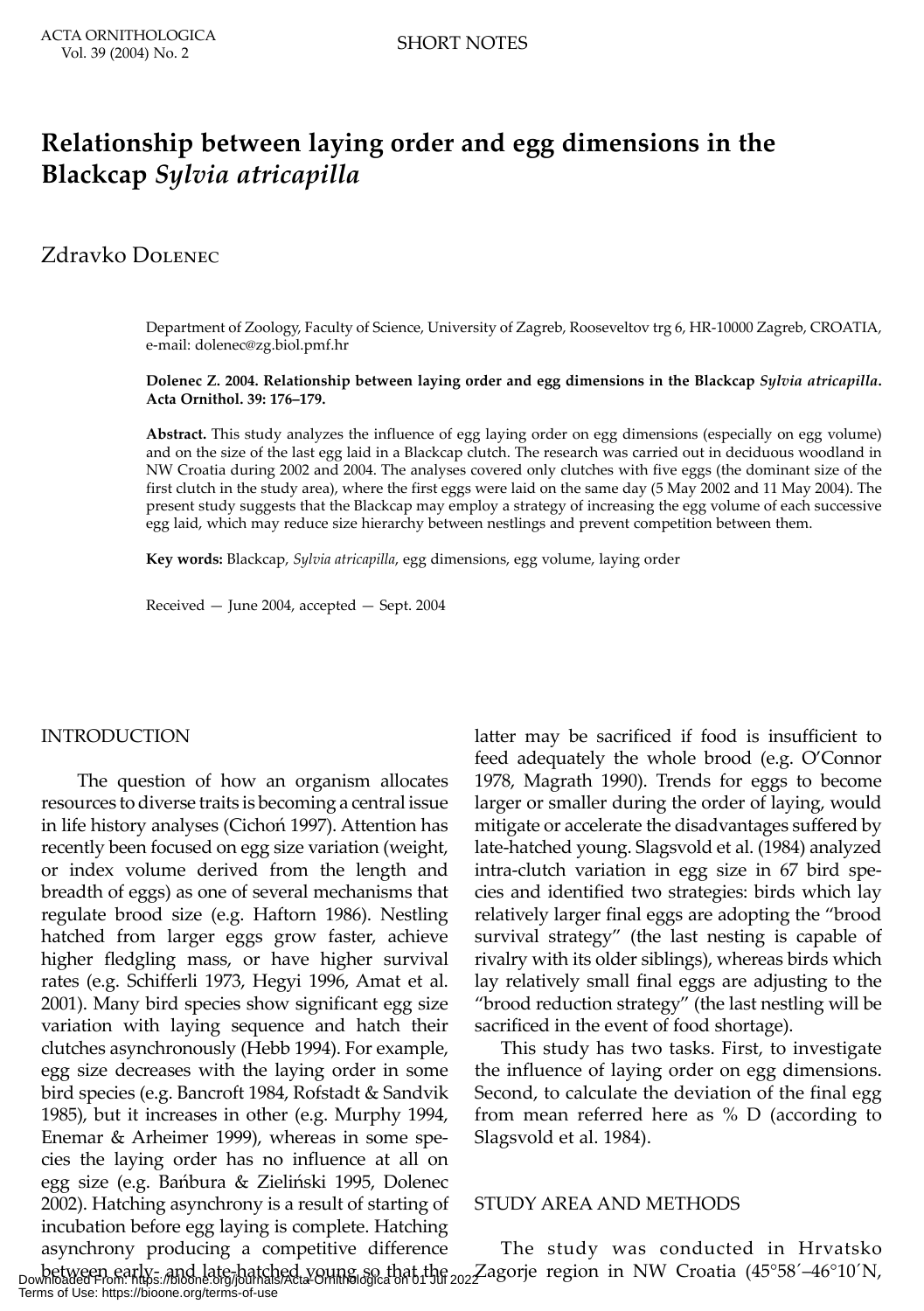15°50´– 6°08´E), in 2002 and 2004. The study area is a mixed farming area with small meadows and arable land. The arable land contains small woods (up to 10 ha) dominated by Common Oaks *Quercus robur* and Hornbeams *Carpinus betulus*. As laying time approached, nests were checked daily to determine the date of the first egg laid. Eggs were marked with pen. All eggs were measured to the nearest 0.01 mm (maximum length and breadth). Nests with abandoned clutches were excluded from analysis. A clutch size was assigned when the same number of egg was recorded on two consecutive visits to the nest. As different internal and external factors can obscure a potential pattern of variation in egg size in relation to the laying sequence (Bańbura & Zieliński 1995), this analysis includes only first clutches with 5 eggs (n = 22, the modal clutch size, Dolenec 1994), where first eggs were laid on the same day (5 May 2002 and 11 May 2004). Egg volume (V) was calculated from the equation by Hoyt (1979):

$$
V = 0.51 \times L \times B^2
$$

where: L is maximum egg length, B is maximum egg breadth. Egg shape index (ES) was calculated using the Schönwetter (1967–1976) formula:

$$
ES = L/B
$$

The deviation of the final egg from mean was referred here as % D. This value, was calculated according to Slagsvold et al. (1984):

$$
\%D = \frac{(VF - VM)100\%}{VM}
$$

in which  $VF = volume of the final egg and VM =$ mean egg volume of the clutch.

General statistical procedures followed the standard methods (Sokal & Rohlf 1981), p–values higher than 0.05 were considered non-significant.

#### RESULTS AND DISCUSSION

There were no statistically significant differences for egg dimensions in 2002 an 2004 (Table 1). In 2002, there was a significant increase of egg breadth (correlation coefficients:  $r = 0.408$ ,  $p = 0.003$ , number of clutches = 10, number of eggs = 50) and egg volume ( $r = 0.383$ ,  $p = 0.006$ ) in relation to the laying order. The correlation of egg length ( $r = 0.141$ ,  $p = 0.33$ ) and egg shape index  $(r = 0.112, p = 0.44)$  in relation to the laying order



Fig. 1. Variation in egg dimensions in relation to the laying order. Circles indicate the mean, vertical lines one standard deviation on either side of the mean and boxes one standard error on either side of the mean. Only first clutches included. Downloaded From: https://bioone.org/journals/Acta-Ornithologica on 01 Jul 2022 Terms of Use: https://bioone.org/terms-of-use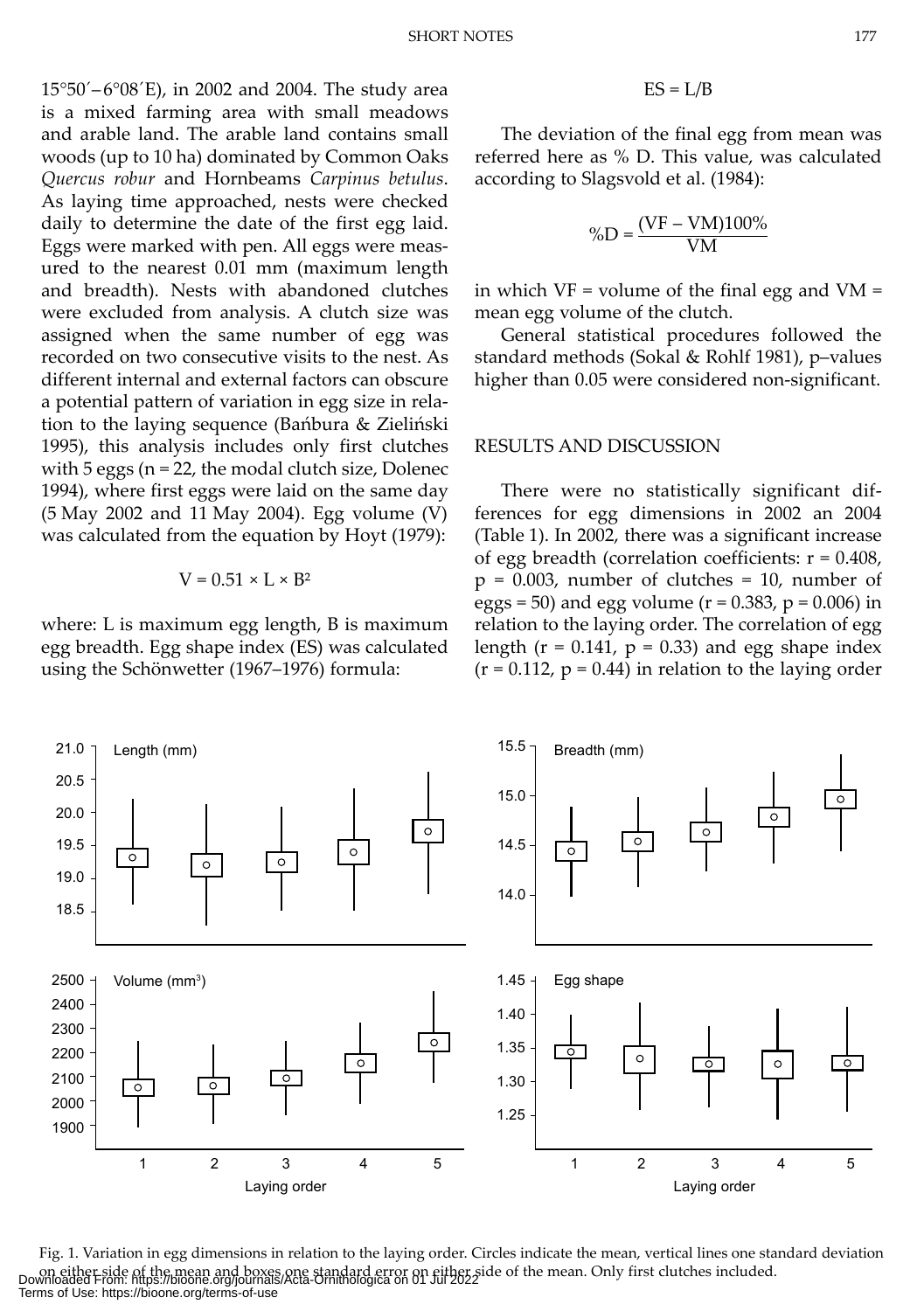| Variable                  | Year                  | Mean $\pm$ SD                                                        | Range                                                 | <b>ANOVA</b>             |
|---------------------------|-----------------------|----------------------------------------------------------------------|-------------------------------------------------------|--------------------------|
| Length (mm)               | 2002<br>2004<br>Total | $19.21 \pm 0.81$<br>$19.55 \pm 0.79$<br>$19.39 \pm 0.80$             | 17.64-20.71<br>17.91-21.04<br>17.64-21.04             | $F_{1,108}$ = 3.029, ns  |
| Breadth (mm)              | 2002<br>2004<br>Total | $14.71 \pm 0.43$<br>$14.61 \pm 0.46$<br>$14.66 \pm 0.45$             | 13.73-15.62<br>13.50-15.79<br>13.50-15.79             | $F_{1,108}$ = 2.107, ns  |
| Volume (mm <sup>3</sup> ) | 2002<br>2004<br>Total | $2119.93 \pm 160.01$<br>$2128.22 \pm 176.19$<br>$2124.41 \pm 168.26$ | 1807.01-2460.03<br>1784.59-2511.81<br>1784.59-2511.81 | $F_{1,108} = 0.081$ , ns |
| Shape index               | 2002<br>2004<br>Total | $1.31 \pm 0.07$<br>$1.34 \pm 0.08$<br>$1.33 \pm 0.07$                | $1.16 - 1.47$<br>$1.15 - 1.49$<br>$1.15 - 1.49$       | $F_{1,108}$ = 3.581, ns  |

Table 1. Egg dimensions in five-egg clutches (50 eggs in 2002 and 60 eggs in 2004). SD — standard deviation, ns — non-significant  $(p > 0.05)$ .

was not statistically significant. In 2004, there was a significant increase of egg breadth  $(r = 0.329)$ ,  $p = 0.010$ , number of clutches = 12, number of eggs = 60) and egg volume  $(r = 0.328, p = 0.011)$ in relation to the laying order. The correlation of egg length  $(r = 0.154, p = 0.24)$  and egg shape index ( $r = 0.122$ ,  $p = 0.36$ ) in relation to the laying order was not statistically significant (Table 2). For clutches of 5 eggs values of %D in 2002 and 2004 was 5.28 and 5.04, respectively (Fig. 1).

 During the last few decades egg sizes (egg weight and/or egg volume) have been used in investigations of problems related to breeding biology. Regional trends in clutch size were discovered long ago, but the corresponding knowledge regarding egg dimensions is still scanty (Enemar & Arheimer 1999). In several species, the egg size has been found to be positively correlated with the weight of the hatchling (e.g. Schifferli 1973). Slagsvold et al. (1984) found out that the relative size of the last egg was significantly larger in open-nesting than hole-nesting passerines. According to their study, the mean %D-value was

Table 2. Correlation coefficients for various egg dimensions in relation to the laying order of 5-egg clutches — 10 in 2002 and 12 in 2004 with number of eggs measured 50 and 60, respectively.  $* - p < 0.05$ ,  $** - p < 0.01$ .

| Year        | Variable |                |           |             |  |
|-------------|----------|----------------|-----------|-------------|--|
|             | Length   | <b>Breadth</b> | Volume    | Shape index |  |
| 2002        | 0 141    | $0.408**$      | $0.383**$ | 0.112       |  |
| 2004        | 0.154    | $0.329*$       | $0.327*$  | 0.109       |  |
| $T - 1 - 1$ | 0.44F    | $0.200**$      | $0.254**$ | n nnn       |  |

Total 0.145 0.360\*\* 0.351\*\* -0.096 Downloaded From: https://bioone.org/journals/Acta-Ornithologica on 01 Jul 2022 Terms of Use: https://bioone.org/terms-of-use

3.56 for 17 bird species. Slagsvold´s et al. (1984) study for the Blackcap gives data for only one 4-egg nest, %D = 7.93. To my knowledge, no other egg volume data of importance have been published for this species. The present study suggests that the Blackcap possibly employs a strategy of increasing egg volume in laying order, which may reduce size hierarchy between nestling and may prevent competition between them (significant increase in egg volume with the progressive laying order and high positive %D-value). A large final egg will increase the probability that the nesting hatched from such an egg will fledge successfully. This is consistent with the view put forward by Howe (1976), that larger egg size represent parental effort to increase the survival chances of the late hatched young.

#### **REFERENCES**

- Amat J. A., Fraga R. M., Arroyo G. M. 2001. Intraclutch eggsize variation and offspring survival in the Kentish Plover *Charadrius alexandrinus*. Ibis 143: 17–27.
- Bancroft G. T. 1984. Patterns of variation in size Boat-tailed Grackle *Quiscalus major* eggs. Ibis 126: 496–510.
- Bańbura J., Zieliński P. 1995. The influence of laying sequence and ambient temperature on egg size variation in the swallow *Hirundo rustica*. J. Ornithol. 136: 453–460.
- Cichoń M. 1999. Egg weight variation in Collared Flycatchers *Ficedula albicollis*. Ornis Fennica 74: 141–147.
- Dolenec Z. 1994. Nest structure and egg-characteristic of the Blackcap *Sylvia atricapilla* in a region of Croatia. Vogelwarte 37: 304–305.
- Dolenec Z. 2002. Intraclutch egg dimensions variation in the Tree Sparrow *Passer montanus*. Larus 48: 47–54.
- Enemar A., Arheimer D. 1999. Egg sizes of nine passerine bird species in a subalpine birch forest, Swedish Lapland. Ornis Svecica 9: 1–10.